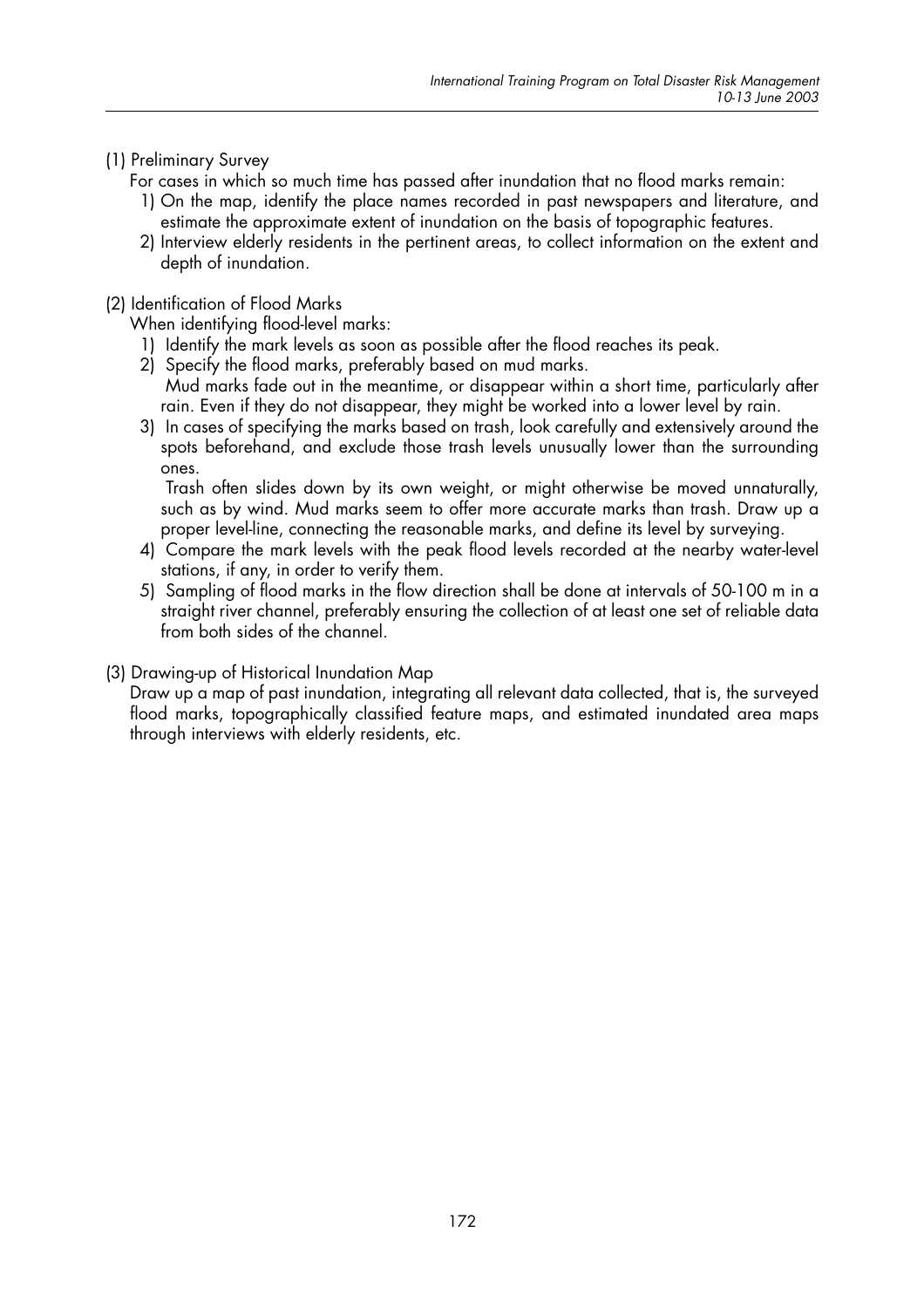## 8.4 Drawing-up of Flood-prone Area Map

(Cases in which Flood Simulation Analysis is possible)

For cases in which Flood Simulation Analysis is possible, Flood-prone Area Maps are to be drawn up and used as basic information for producing Flood Hazard Maps.

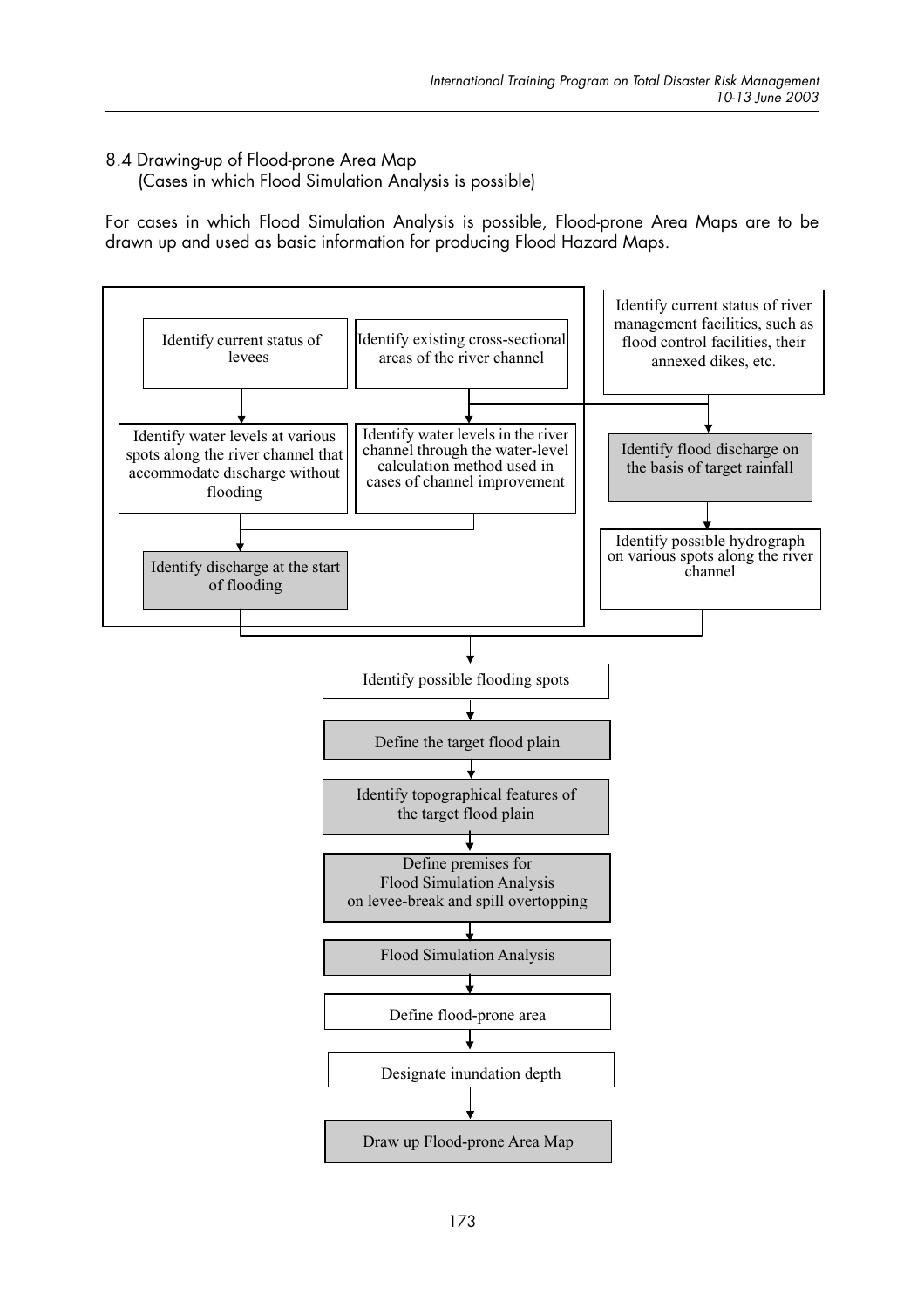Legend  $0 \text{ to } 0.5 \text{ m}$ ass than 1.0 Less than 20 n Less than 5.0 m 5.0 m or more

**Example of Flood-prone Area Map** 

Source: The Kurobe River Flood-prone Area Map

(1) Defining the Target Flood Plain

A pertinent flood simulation model is to be set up, based on the conditions of the current flood plain.

 $1)$ Target flood plain

Define the target flood plain on the basis of estimated flooded area maps from past inundation records, so as to include possible inundation areas by the target flooding, particularly the maximum extent of inundation areas corresponding to the respective assumed levee-break spots.

In lowland areas near the river mouth, the inundation area may be delimited by artificial structures such as levees of a neighboring river, and so forth.

- Defining the flood plain for the simulation model  $2)$ In order to accurately estimate the inundation depth of a flood, it is necessary to identify factors such as topographic features, existing continuous banking structures, e.g. roads or railways, and dikes of small- or medium-sized rivers, which affect the overflowing water.
- (2) Identification of Ground Level and Land-use Pattern in the Target Flood Plain

To ensure the accuracy of topographic conditions, identify the ground levels in the target flood plain, and define them by 50-m meshes (commonly used in Japan). It is desirable to coordinate these meshes with 250-m flood-simulation meshes (commonly used in Japan), as described later.

Identification of averaged ground level  $\left| \cdot \right|$ 

Identification of ground levels is done by specifying the averaged ground level at the center and the four corners of the respective 50-m meshes by using a large-scale urban planning map of 1/2,500 (commonly used in Japan) or the "National Land Base Map," published by the National Geographical Survey Institute.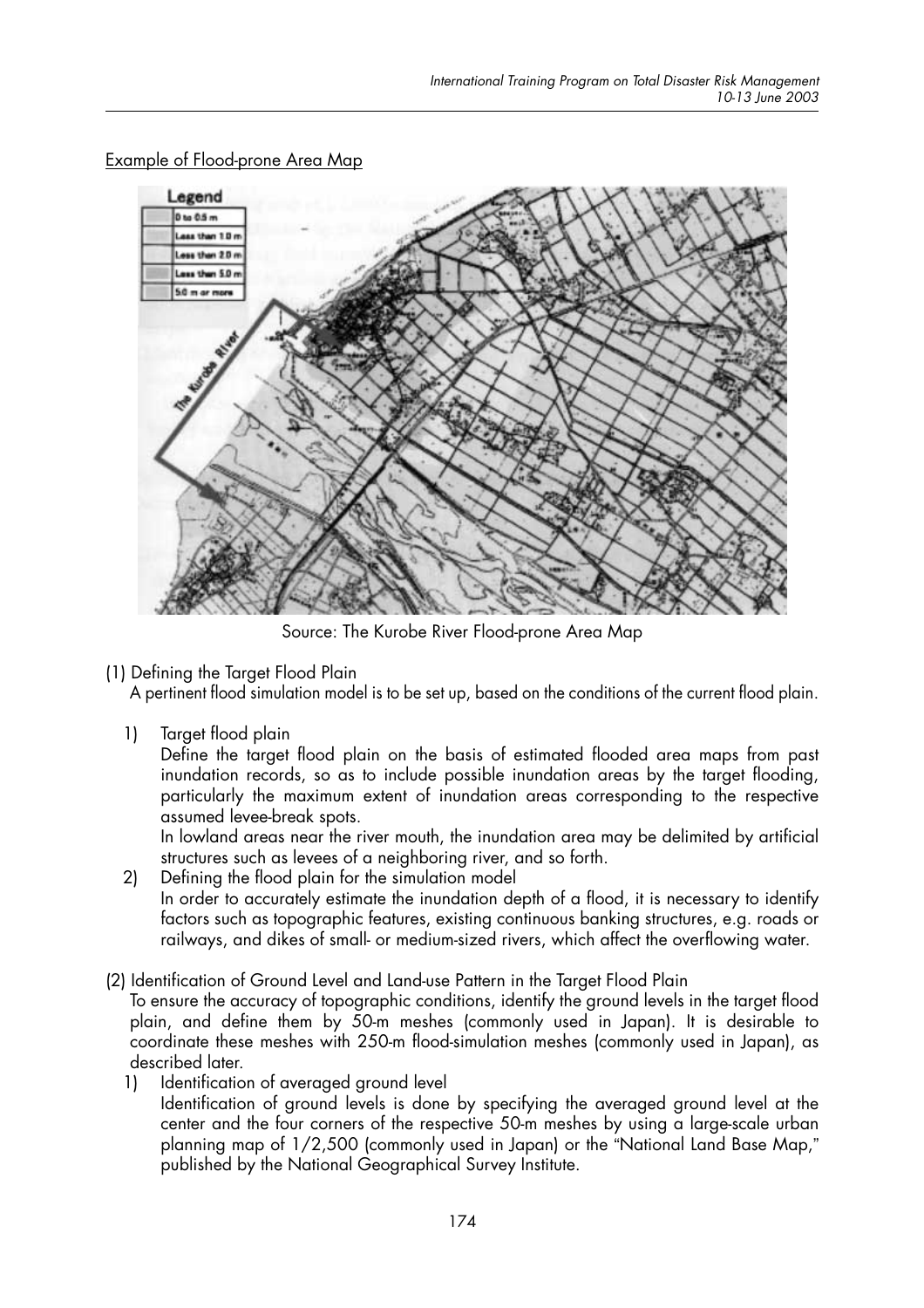Supplementary field surveys shall be conducted, as needed, in order to represent all topographic features as accurately as possible. "Numerical Elevation Map of 50-m Meshes," published by the Japan Map Center, may be used in Japan for base maps.

 $2)$ Identification of current land-use patterns and tenement rate for roughness coefficient It is necessary to define the roughness of the flood plain for simulation analysis. Survey and define the current land-use patterns and tenement rate thereof.

(3) Defining the Premises for Flood Simulation Analysis by Levee-break and Spill Overtopping

 $1)$ Identification of premises for flooding due to levee-break, discharge capacity of river channel and flooding-start discharge

Identify the possible flooding spots on the levees, and successively possible flooding-start water levels for the respective spots, taking into consideration the current status of protection and maintenance for the existing river channel.

Here, it shall be assumed that levees break when the channel discharge exceeds water levels of those that could possibly start flooding for the respective dangerous spots.

The water levels shall be specified taking into consideration the levee height and current status of protection works against leakage, filtration, and erosion for the respective spots. In principle, those levels shall be estimated by means of the same analysis method as that for river channel planning.



Refer to the following notes for defining the flooding-start discharge due to levee-break: a) River channel

The river channel for estimating the flooding-start discharge shall be the existing channel. b) Assumption in estimating flooding-start discharge

- The flooding-start discharge due to levee-break shall be estimated by the same hydraulic analysis method as that for river channel planning. Currently, in cases of planning large river channels, the non-uniform flow analysis (quasi-two-dimensional non-uniform flow analysis) is widely used, taking into consideration the existing trees and shrubs.
- c) Establishment of H-Q correlation formula Using the above-mentioned analysis method, estimate the respective water levels "H" corresponding to the respective discharge "Q" in the current river channel, and establish the H-Q correlation formula in such a form as: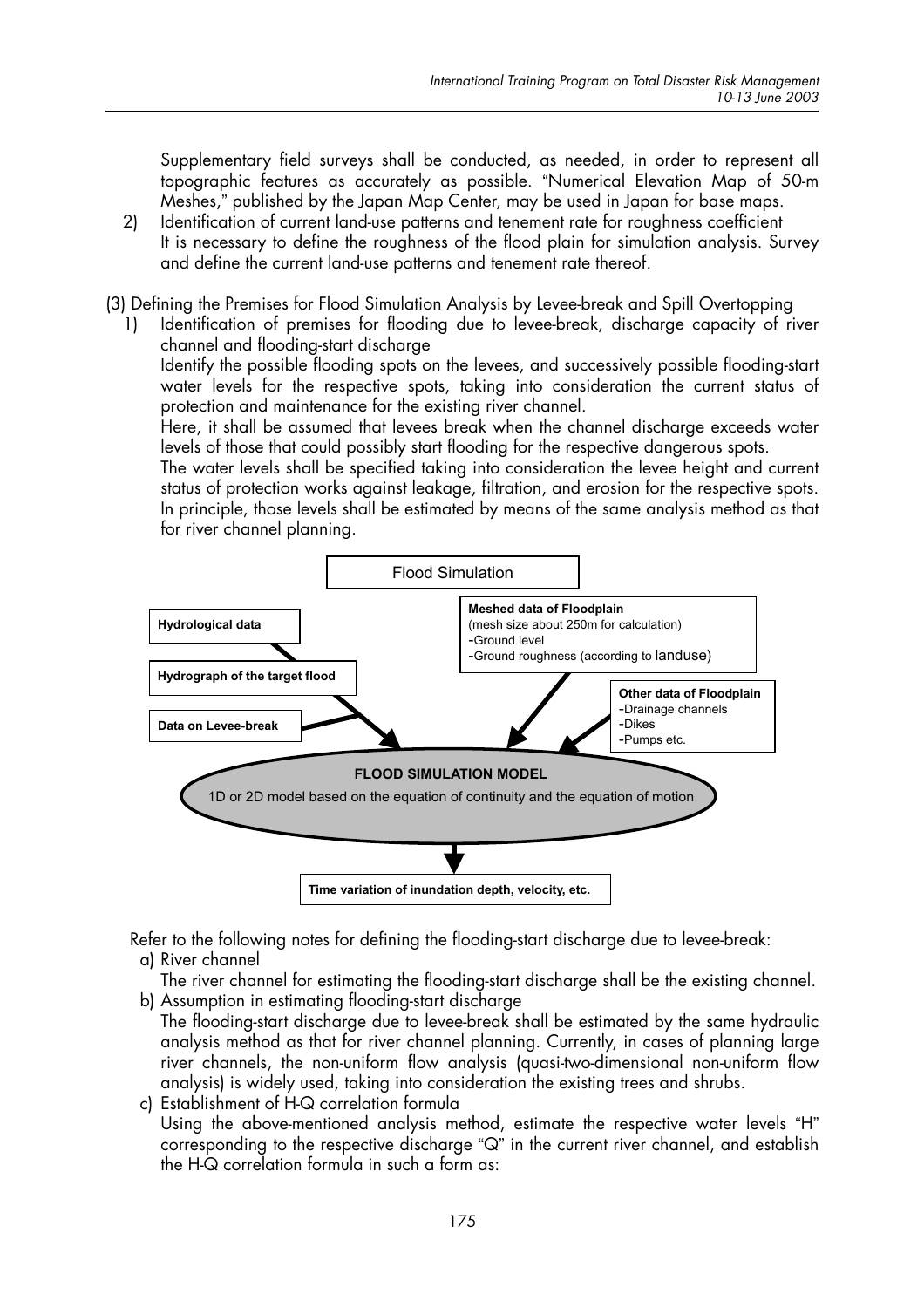$Q = a(H + b)^2$ 

## d) Estimation of flooding-start discharge

For the respective cross sections of the river channel, define "Hi" as the design high-water level (HWL) for the reach where the levee is completed. Similarly, define the marginal water level, at which the river water could barely be accommodated in the channel without spill, for the reach where the levees are not yet completed. Estimate the respective discharge "Qi", which corresponds to respective "Hi" through the H-Q formula to obtain the flooding-start discharge. It shall be assumed that flooding due to levee-break would start at a specific water level, just exceeding the "Hj" for the embanked reach. Similarly, the flooding due to spill would start at another specific water level, just exceeding the landlevel in the flood plain for the non-embanked reach.

The level "Hi" for the non-embanked reach shall be appropriately specified, taking into consideration the current cross sections of the levees, and their protection against infiltration, leakage and erosion.

 $2)$ Defining possible flooding spots

It is necessary to estimate the maximum inundation depth of the flood plain, due to flooding at overall dangerous spots. Define the minimum number of flooding spots where levee-breaks bring about the maximum equal extent of inundation, wherever the target flood discharge respectively attains the flooding-start discharge for all possible leveebreak spots.

# (4) Flood Simulation

- Basic concept of simulation analysis  $1)$ 
	- a) Flood wave

The flood wave to be used in the flood simulation shall be specified on the basis of the target rainfall through the same runoff analysis method as that for river channel planning.

b) Flood simulation cases

The flood simulation shall be repeated the same number of times as that of possible flooding spots, as described above. Use only one flooding spot for each case, so that the respective maximum damage (maximum inundation depth) in the flood plain shall be estimated in correspondence to each possible flooding spot.

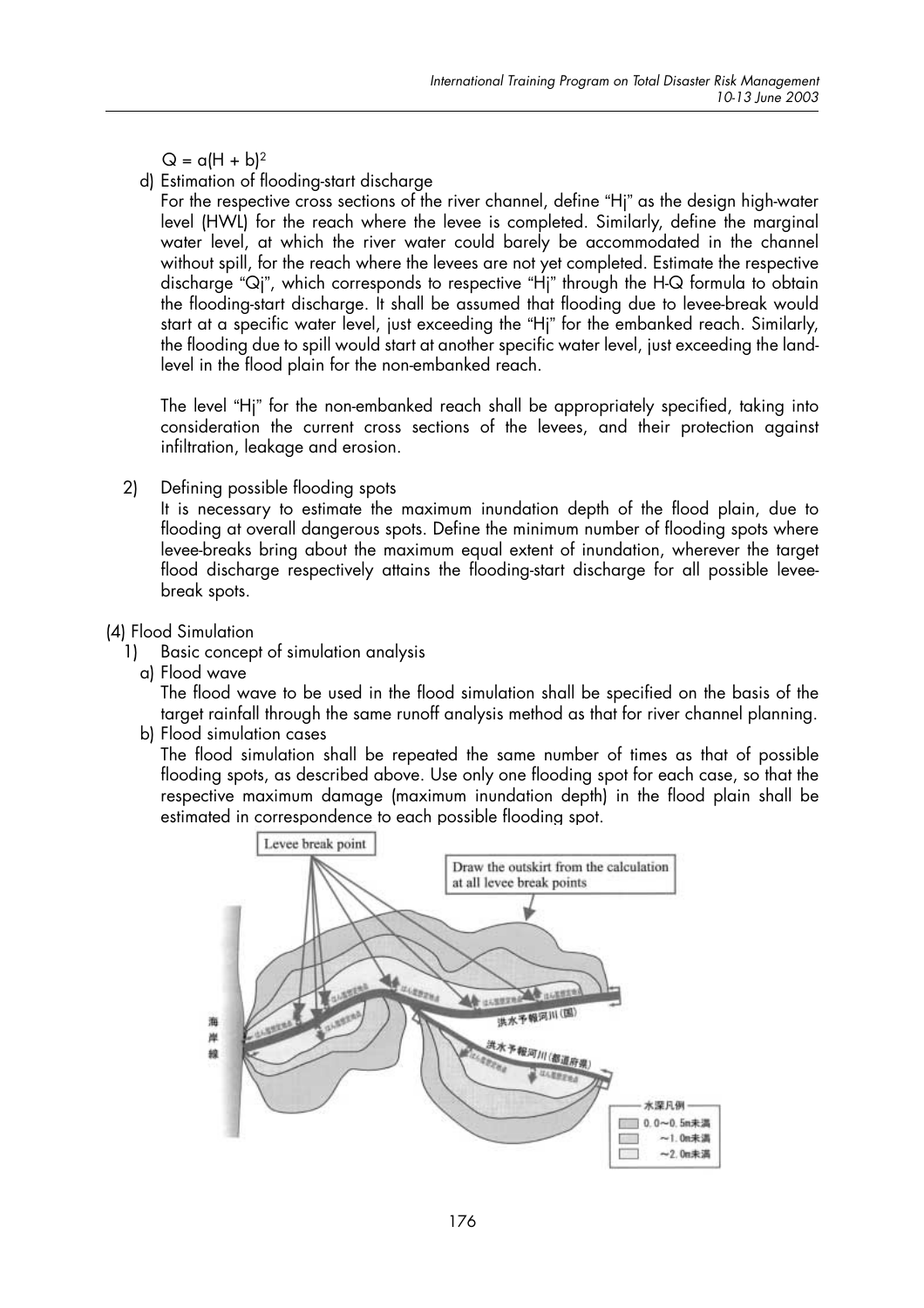- c) Precautions in flood simulation
- i) Spill overtopping and flooding in upstream areas
- The discharge hydrograph to be given at a possible flooding spot shall be the one that generates the maximum peak discharge for the respective possible flooding spots in the river channel.

For cases in which spill overtopping or flooding occurs upstream of the possible flooding spots, and the flooded water does not return to the channel (namely, diffusion-type flood), a modified discharge hydrograph is to be given for the respective possible flooding spots, taking into account the reduction of river discharge due to the aforesaid overflow.

- ii) Dams and flood control channels Runoff calculation shall be conducted, taking into account the effect of the existing flood control dams and channels, when designating the target possible flood plain. The inflow from drainage pump-stations, located upstream of the possible flooding spots, is likely to be incorporated as well.
	- 2) Setting-up of conditions for simulation analysis
- a) Analysis method of flooding discharge
- i) Flooding discharge

The flooding discharge shall be estimated on the basis of the relationship between the river water level at the possible flooding spots, the water level within the protected land behind the levees and the threshold level of the levee-break spots.

ii) River water level

For consistency with river channel planning, the river water level shall be estimated on the basis of the discharge obtained by the unsteady flow analysis for the channel, following the H-Q formula through the same water-level analysis method as that for river channel planning.

iii) Determination of flooding discharge

The flooding discharge due to levee-break shall be dealt with as the transverse outflow across the possible flooding spots.

It is necessary to concurrently conduct both the unsteady flow analysis for the channel and the flood simulation analysis for the plain, with the exception of cases in which the flooding discharge is inevitably determined only by the river water level.

- Floodplain

[Equation of Continuity] 
$$
\frac{\partial h}{\partial t} + \frac{\partial M}{\partial x} + \frac{\partial N}{\partial y} = 0
$$

[Equations of Motion]  

$$
\frac{\partial M}{\partial t} + \frac{\partial}{\partial x} (uM) + \frac{\partial}{\partial y} (vM) = -gh \frac{\partial H}{\partial x} - \frac{gn^{2}u \sqrt{u^{2} + v^{2}}}{h^{1/3}}
$$

$$
\frac{\partial N}{\partial t} + \frac{\partial}{\partial x} (uN) + \frac{\partial}{\partial y} (vN) = -gh \frac{\partial H}{\partial x} - \frac{gn^{2}v \sqrt{u^{2} + v^{2}}}{h^{1/3}}
$$

where,

 $u, v$  : velocity in the x and y directions

M, N: flow flux per unit width in the x and y directions  $(M=vh, N=vh)$ 

- h : water depth
- H : water level
- <sup>n</sup> : equivalent roughness coefficient (considering drag force by buildings)